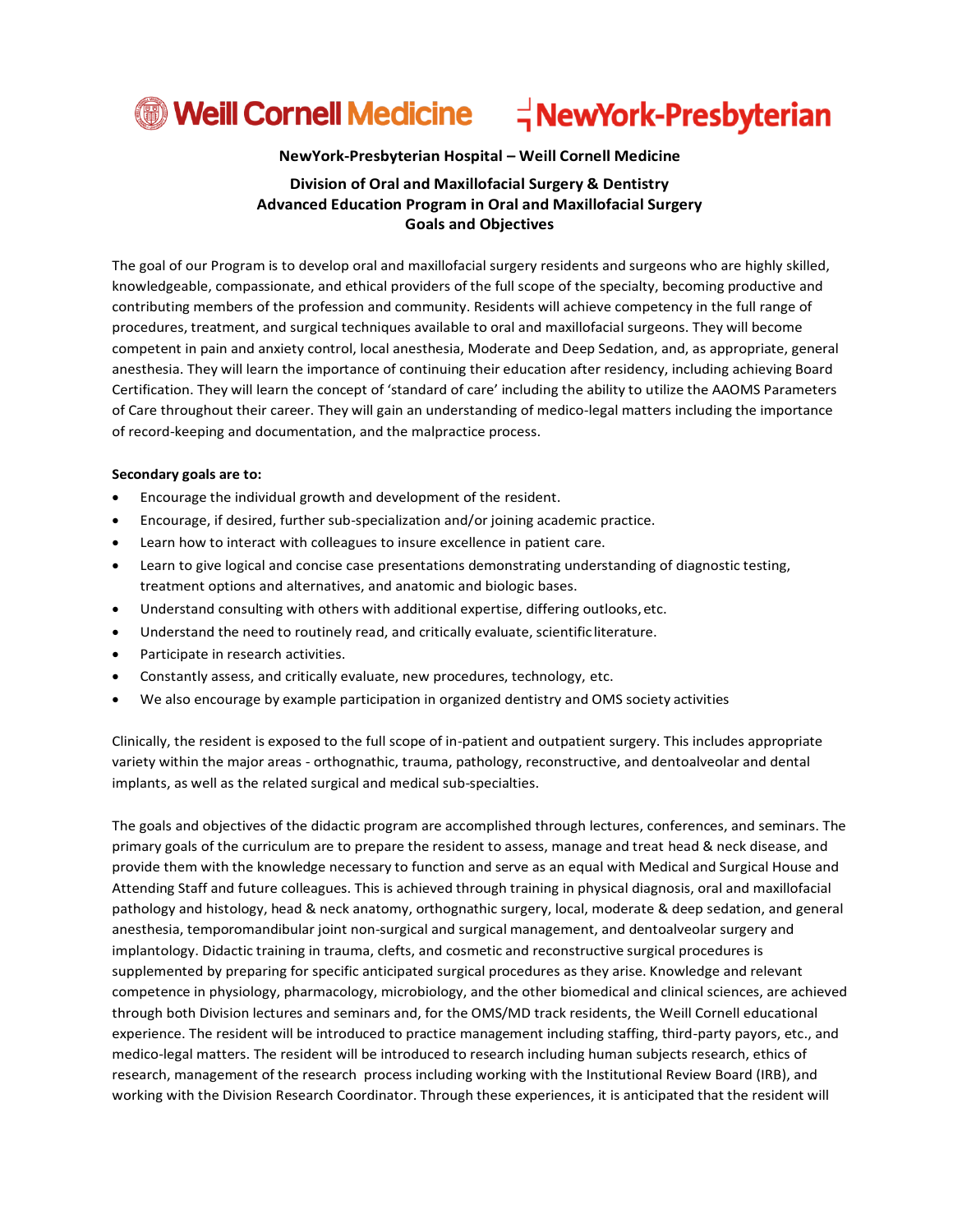be able to apply this knowledge in the treatment of patients and understand the necessity of continuing this ongoing education as a practicing surgeon.

The curriculum is structured such that residents receive a progressively graduated experience in all aspects of their education as they progress from PGY-1 to PGY-4 or PGY-6 years of training. The Program Director and members of the Division Core Group regularly review resident progress during their clinical and didactic education to determine whether the goals and objectives are being met via:

• Frequent discussions and formal reviews with individual residents and residents as a group.

• Discussions with attendings responsible for the educational and training aspects of rotations both before and after each rotation.

- Discussions and reviews with the Division Attending Staff.
- Yearly reviews.

• Outcomes Assessments and informal discussions with former residents including those on-staff and those who are no longer affiliated with this institution.

### **History and Physical Exam, Anatomy, and Basic Sciences**

Residents will be provided with the skills, experience, and background to perform a comprehensive physical exam, understanding the physiology and pathophysiology of the individual patient's medical condition. The resident will achieve competency in assessing the patient for anesthetic and surgical risk, and determining the need for additional medical and/or surgical consultation.

In the 6-Year, MD-Integrated track, this will be achieved through the extensive education received as an enrolled member of years I, II, and III, of Weill Cornell Medical College.

In the 4-Year Certificate track, this will be achieved through the 50+ hour Physical Diagnosis and Medical Risk Management course currently taught by Dr. Carol Mancuso, an Internist at Weill Cornell Medicine and the Hospital for Special Surgery.

Additional knowledge will be gained through ongoing participation in the didactic and clinical oral and maxillofacial pathology and medicine course, the New York Institute of Clinical Oral Pathology clinico- pathologic conferences, and the Head & Neck Anatomy course taken with the Otorhinolaryngology residents.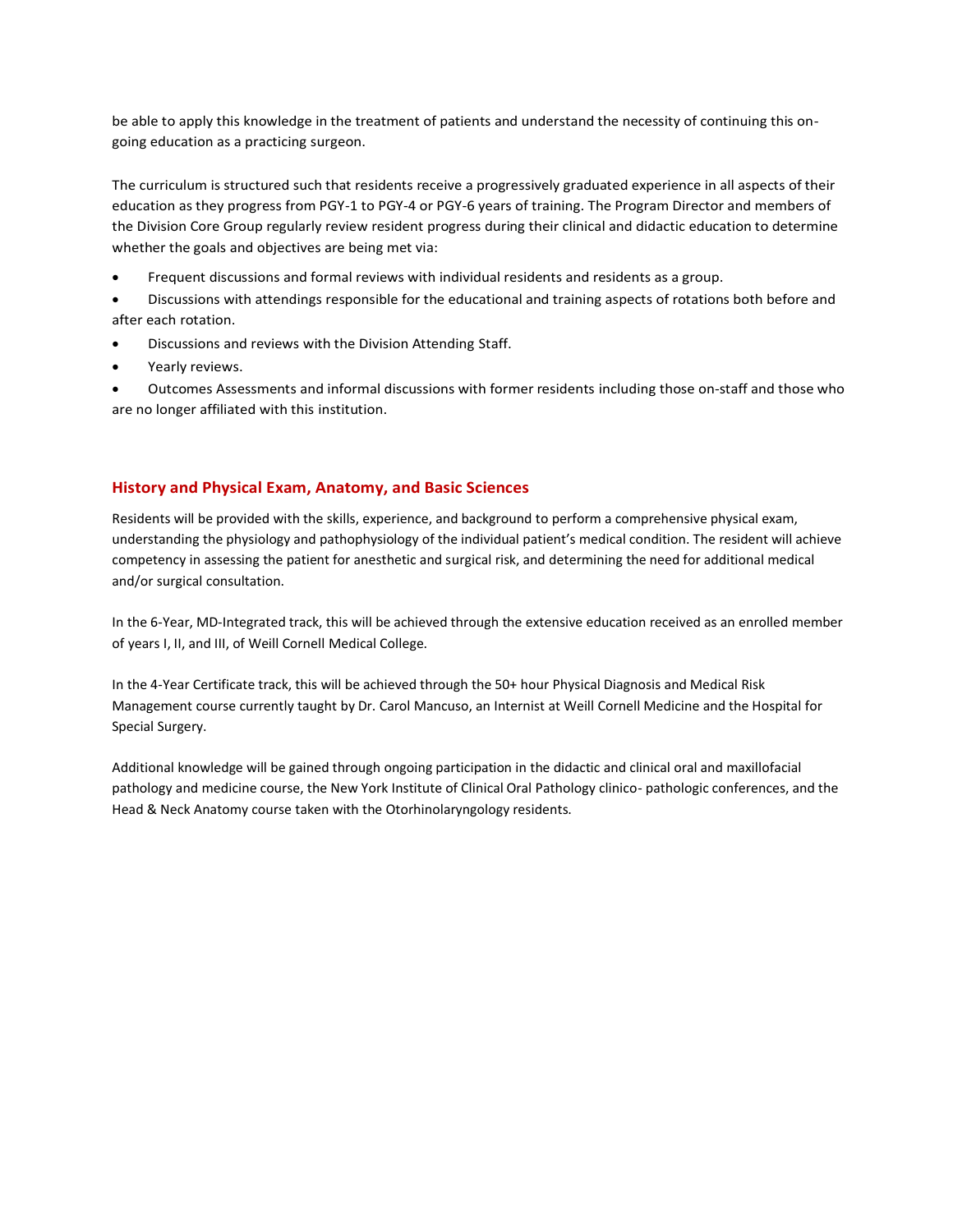## **CLINICAL**

#### **Outpatient**

The resident will be able to obtain and document a concise chief complaint, history of present illness and past medical history.

The resident will be able to perform and document the appropriate clinical examination, including extra-oral, intraoral, hard-tissue, soft-tissue, etc.

The resident will be able to perform and document the appropriate risk assessment, Informed Consent, and patient safety measures including the Time Out.

The resident will be able to perform and document the standard outpatient oral and maxillofacial surgical procedures such as:

- Attainment of local anesthesia
- Simple extractions
- Removal of impacted teeth
- Management of hard and soft tissues post-extraction
- Placement of osseointegrated implants; including using CT scans and computer programs, pre- surgical planning with the restorative dentist and surgical guide construction.
- Implant site development, ridge preservation, antral grafting, and salvage techniques
- Periapical surgery
- Management of simple and complex pathology
- Management of soft-tissue trauma
- Management of dentoalveolar trauma
- Management of minimally complicated skeletal trauma.

The resident will be able to perform and document the ability to safely administer parenteral and inhalation outpatient anesthetics.

The resident will be able to administer and document the appropriate post-operative care, instructions, medications, etc.

The resident will be able to demonstrate competence in dental implantology including didactic and clinical abilities with comprehensive preoperative, intraoperative and post-operative management of the implant patient. They will demonstrate competence in interdisciplinary consultation, diagnosis, treatment planning, biomechanics, biomaterials and biological basis of dental implants.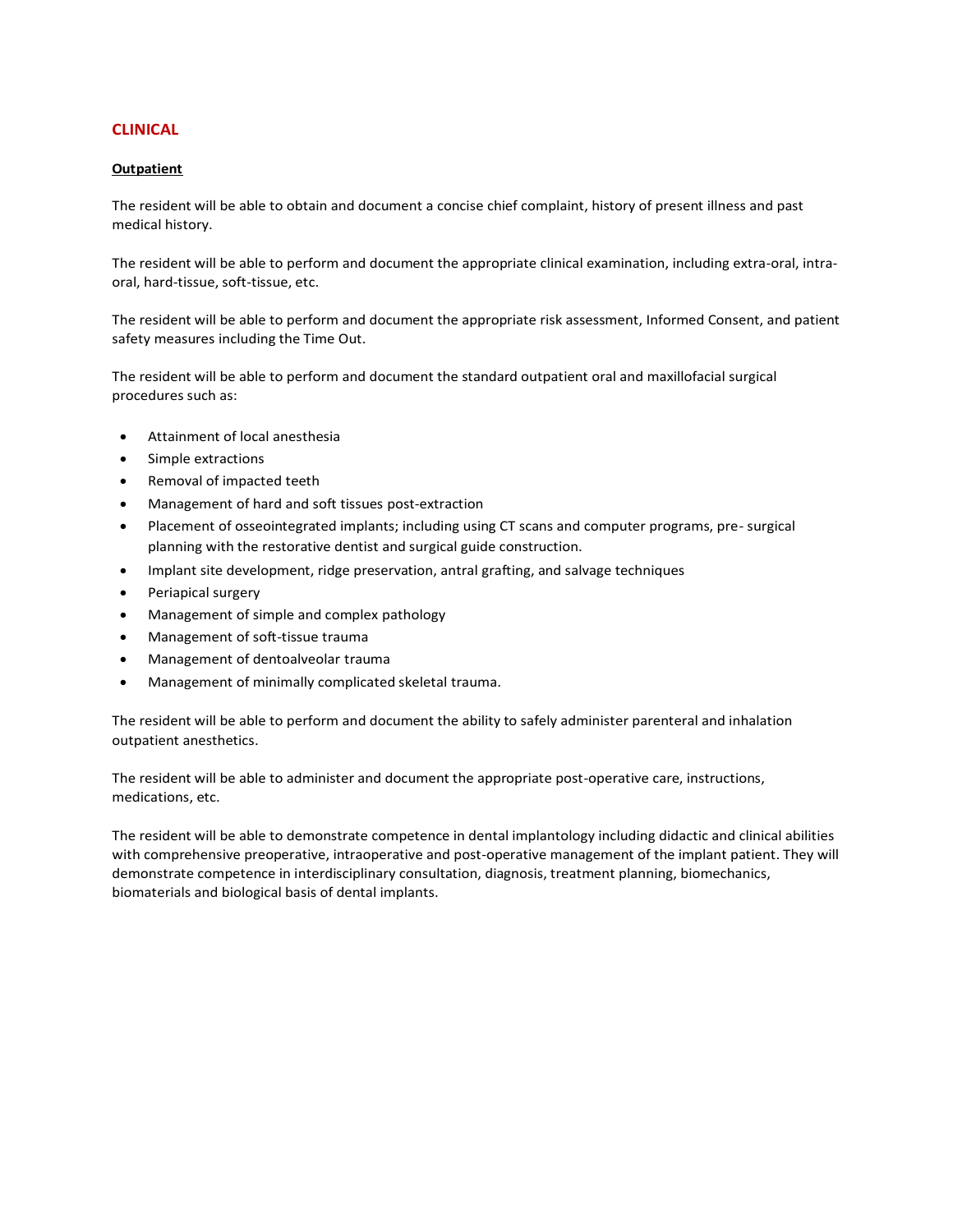## **CLINICAL**

#### **In-Patient**

- The resident will be able to perform and document the ability to admit and manage in-patients.
- The resident will be able to perform and document the appropriate risk assessment, Informed Consent, and patient safety measures.
- This includes admission notes, pre-operative preparation, orders, operative reports, post-operative notes, discharge instructions, etc.
- The resident will gain the necessary exposure to, and experience with, major dentoalveolar procedures.
- The resident will gain the necessary exposure to, and experience with, major soft-tissue trauma.
- The resident will gain the necessary exposure to, and experience with, major hard-tissue trauma including mandibular injuries, mid-face injuries, etc.
- The resident will gain the necessary exposure to, and experience with, single and multiple organ traumas.
- The resident will gain the necessary exposure to, and experience with, orthognathic surgery including the diagnostic work-up, mandibular and maxillary/mid-face surgeries and post-operative care.
- The resident will gain the necessary exposure to, and experience with, hard and soft tissue pathology including the diagnosis and management of benign and malignant disease.
- The resident will gain the necessary exposure to, and experience with, preprosthetic and reconstructive surgery. This will include soft-tissue and hard-tissue procedures such as management of tori, placement of osseointegrated implants in complex situations and autogenous, allogenic and xenogenic grafting and augmentation.
- The resident will gain the necessary exposure to, and experience with, the surgical management of disorders and derangements of the temporomandibular joint. This will include arthroscopic and open reconstructive procedures and total joint replacement.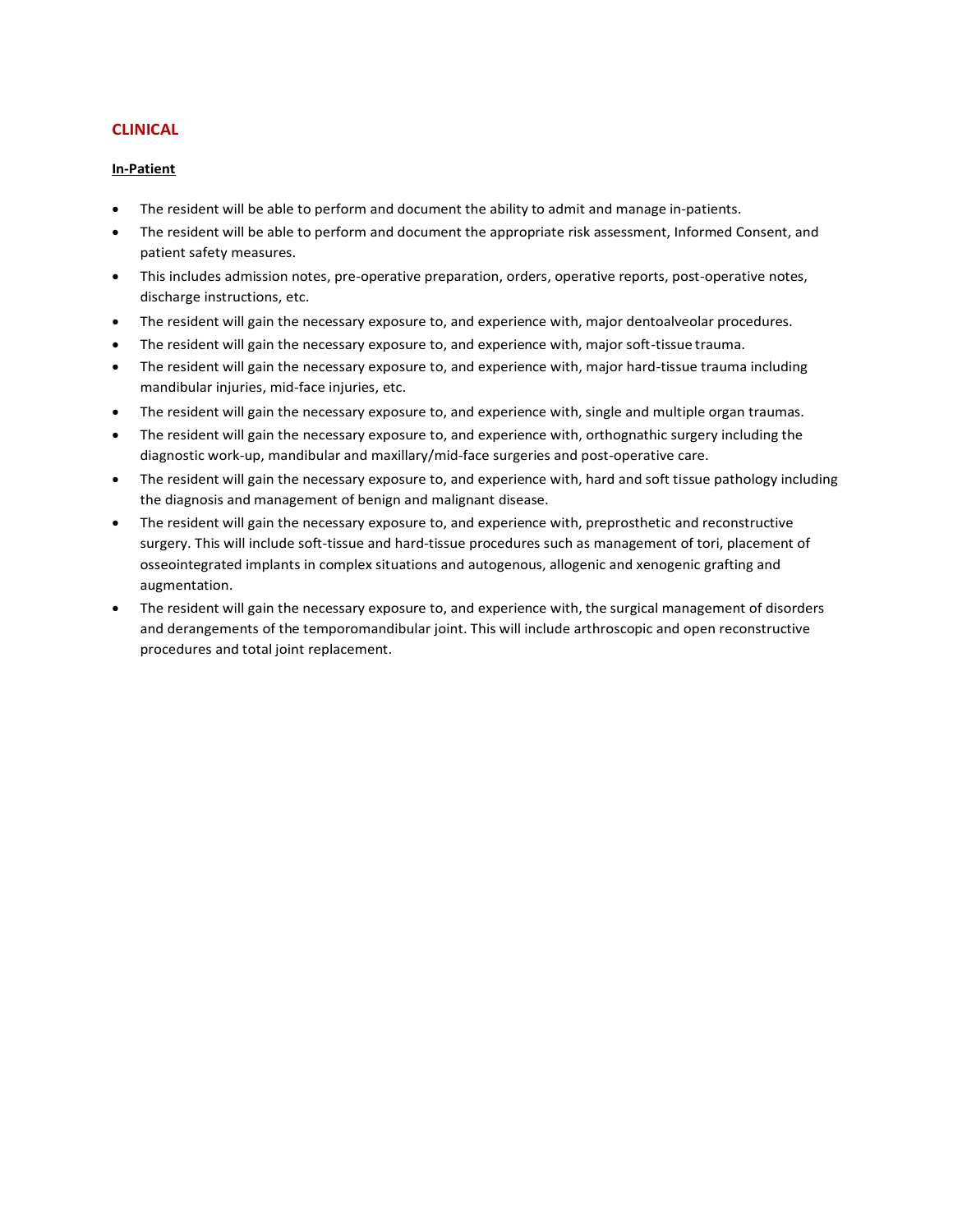#### **Clinical**

Dentoalveolar surgery education and training will be progressive across the residency experience. The resident will achieve competency in the broad scope of dentoalveolar surgery. This will include didactic and clinical education and training in dentoalveolar injuries, infections, pathologic conditions, and other hard and soft tissue deformities or conditions of the dentoalveolar structures. Instruction will include basic principles of dentoalveolar surgery such as diagnosis, risk factors, surgical procedures, options, and alternatives, perioperative management, and recognizing and managing complications.

Specific training will include hard and soft tissue biopsy techniques, removal of erupted and impacted teeth, exposure of unerupted teeth, soft-tissue flaps, bone and soft-tissue grafting, and pre-prosthetic surgery including implantology.

Oral and maxillofacial implant reconstruction education and training will be progressive across the residency experience. The resident will achieve competency in treatment planning including 3D virtual surgical planning, placement including 3D guided surgery, and maintenance of dental implants, including an understanding of prosthetic and prosthodontic reconstruction. This will include knowledge of the biologic basis of implantology and bone and soft tissue physiology and healing, biomaterials, and biomechanics of implants and reconstruction. Residents will learn of different implant systems, and develop the ability to critically assess existing and new systems, techniques, and technologies. Risk assessment including radiographic evaluations, patient selection, and recognition and management of complications and emergencies will be learned. The importance of interdisciplinary consultation and the 'patient team' – patient, surgeon, restoring dentist, periodontist, etc., throughout the entire treatment process, will be learned. Clinical competency will be achieved in partial and complete edentulous situations, including graft and other adjunctive procedures. The resident will be able to demonstrate competency in didactic and clinical experience in comprehensive preoperative, intraoperative and post-operative management of the implant patient.

Orthognathic surgery education and training will be progressive across the residency experience. The resident will achieve competency in the surgical correction of skeletal deformities of the maxillofacial region, including maxillary, mandibular, and genial surgical procedures. The resident will achieve a fundamental knowledge of relevant anatomy, embryology, growth and development, physiology, and biomechanics of the maxillofacial region. Residents will learn techniques of functional and esthetic analysis, and treatment planning including 3D virtual surgical planning. Didactic education will include analysis of facial form, analysis of growth prediction and potential, diagnosis of malocclusion and relationship to facial form, biomechanics of orthodontics and orthodontic capabilities and limitations, comprehensive treatment planning, and surgical procedures and options and alternatives. Residents will understand indications, risk factors, informed consent, standard of care, outcomes assessment, and recognition and management of complications. Use of orthognathic surgical techniques for management of 'non-orthognathic' problems, such as sleep apnea and access to Head & Neck or Neurological Surgical disease, will be learned.

Reconstructive surgery education and training will be progressive across the residency experience. The resident will achieve competence in the evaluation and management of patients with hard and soft tissue defects of the maxillofacial region. Comprehensive care with the goal of restoring form and function will be taught, including treatment planning and surgical and perioperative management.

Instruction will include soft and hard tissue healing in pedicled, free, and microvascular grafts, graft survival, revascularization and remodeling, and use of autogenous, allogenic, xenogenic, and recombinant human Bone Morphogenic Protein materials. Residents will learn harvesting of soft tissue and bone, and local, regional, and free flap reconstruction. Residents will understand indications, risk factors and assessment, informed consent, standard of care, assessment of outcomes, and recognition and management of complications.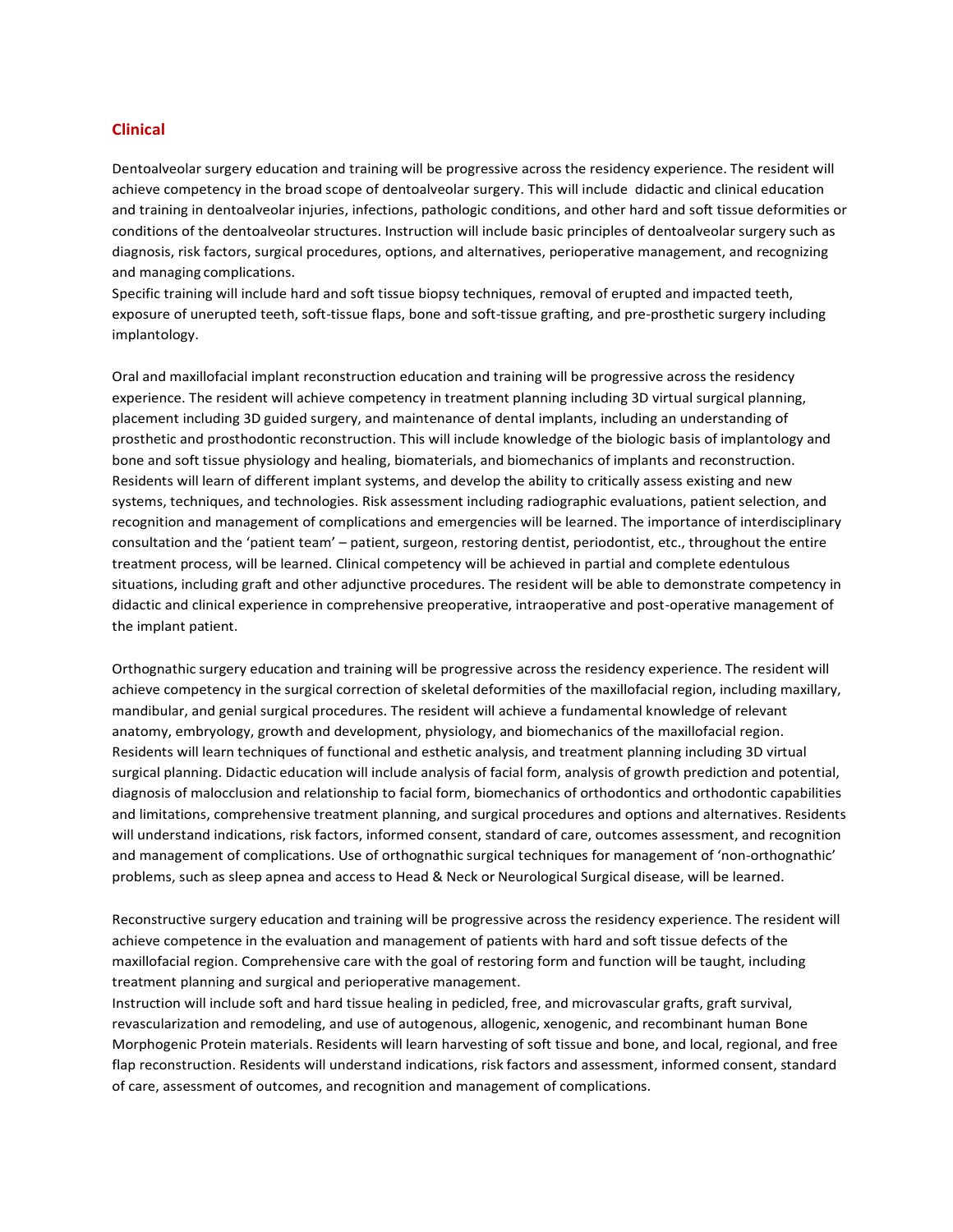### **Clinical continued**

Temporomandibular Joint Disorder and management – non-surgical and surgical – education and training will be progressive across the residency experience. The resident will achieve competence in the evaluation and surgical management of patients with intra-capsular disease and disorders, including systemic and local processes. Residents will understand the evaluation of patients with temporomandibular joint disorders including differential diagnosis of head, neck, and facial pain, non- surgical treatment options, and the various surgical options and alternatives. Residents will understand normal and abnormal/pathologic anatomy and physiology of the joint and related structures, the mechanisms of pain, surgical indications, techniques including arthrocentesis, arthroscopy, and open- joint surgery including autogenous or prosthetic replacement. The resident will understand indications for surgery including risk assessment, risk factors, informed consent, standard of care, assessment of outcomes, and recognition and management of complications.

The resident will achieve competence in the diagnosis and management of patients who have suffered oral and maxillofacial injuries. This education and training will be progressive across the residency experience. Residents will learn perioperative, operative, and long-term management of these patients including diagnostic/imaging techniques. Residents will learn the biomechanics and physiology of hard and soft tissue injuries including sharp, blunt, and projectile injury, and the physiology and mechanisms of tissue repair. Residents will learn airway management as it relates to trauma situations, patient and injury assessment, risk factors and assessment, informed consent, standard of care, assessment of outcomes, and recognition and management of complications. Residents will learn surgical techniques including tracheostomy, management of fractures of the lower, middle, and upper facial thirds, and repair of soft tissue injuries.

The resident will achieve competence in the diagnosis and management of patients with infectious, inflammatory, and benign neoplastic disease of the oral and maxillofacial region. Residents will be experienced and understand overall management of patients with malignant disease of the head and neck, including diagnosis, evaluation, treatment planning, and pre, peri, and post-operative care.

Residents will understand normal and abnormal hard and soft tissue clinical and microscopic presentation, biopsy and bacterial/fungal culturing techniques, and specimen preparation and reporting. Residents will understand patient and disease assessment, risk factors and assessment, informed consent, standard of care, assessment of outcomes, and recognition and management of complications. Residents will achieve competence in management of oral and maxillofacial inflammatory, benign neoplastic, and infectious disease.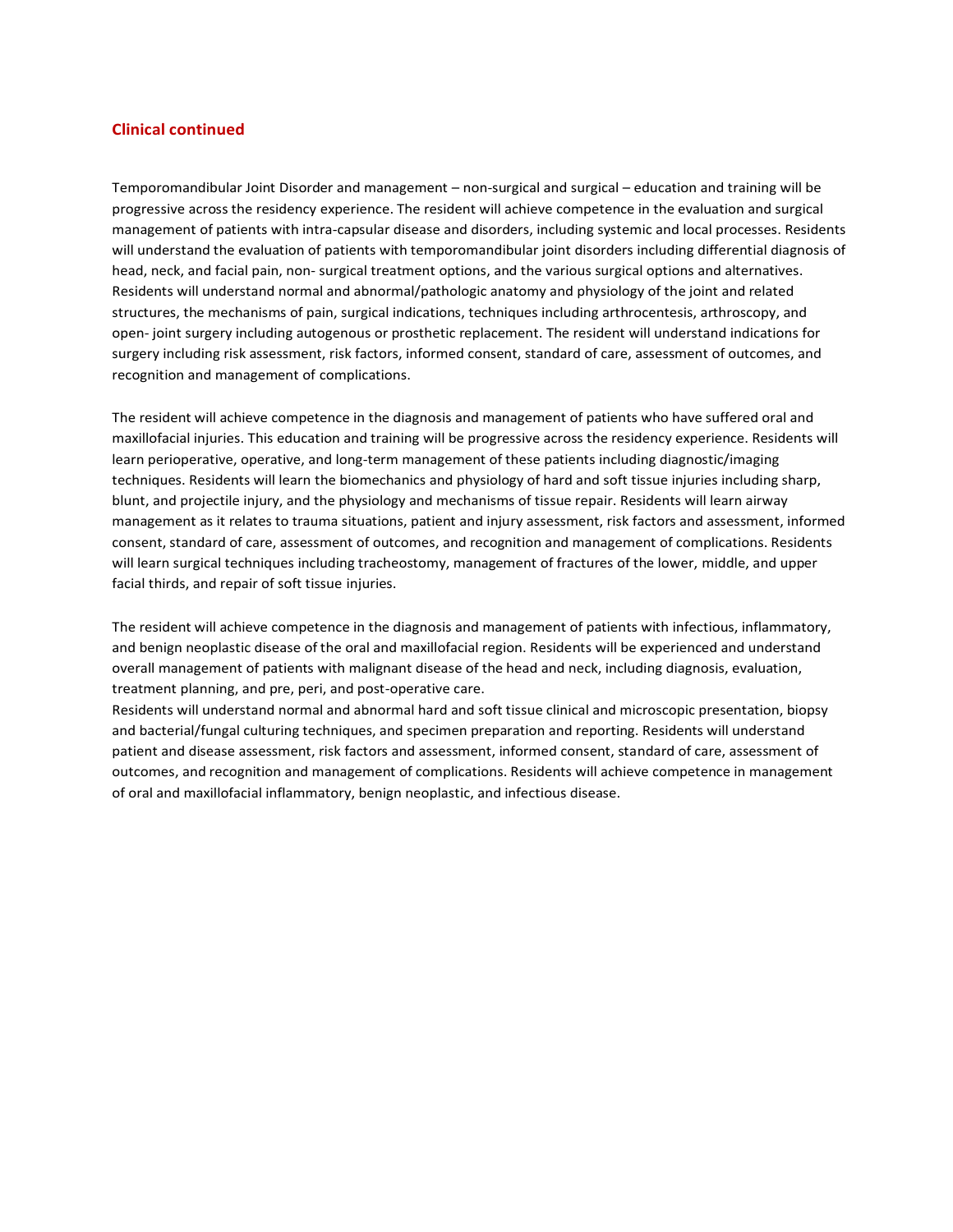### **Pain and Anxiety Control**

The resident will achieve competency in assessing and managing the pediatric and adult patient in pre, peri, and post sedation/anesthesia. This will include training in local anesthesia, Moderate & Deep Sedation, general anesthesia, and other modalities of anxiety and pain control.

The didactic program includes discussion of assessment for anesthesia, risk factors, standard of care, and outcomes. This will include discussion of healthy and medically-compromised children and adults, including infants and the elderly.

The clinical program includes instruction in analgesia, local anesthesia, Moderate & Deep Sedation, general anesthesia, and other means of pain control and anxiety management. Residents will be continuously credentialed in Basic Life Support, Advanced Cardiac Life Support and Pediatric Advanced Life Support, and Advanced Trauma Life Support as appropriate. Residents will be instructed in patient evaluation, risk assessment, monitoring, sedation and anesthesia techniques, and recognition, diagnosis, and management of complications and emergencies.

# **Anesthesia Rotation**

- The resident will gain experience in the management of operating room anesthesia.
- The resident will gain experience in the use and pharmacokinetics of anesthetic agents, muscle relaxants, etc.
- The resident will gain experience in the physiology of anesthesia.
- The resident will gain experience in the pre-operative assessment of the patient for anesthesia.
- The resident will gain experience in the post-operative management of anesthetic patients.
- The resident will gain experience in airway management.
- The resident will gain an understanding of the relationship of anesthesia to basic respiratory, cardiovascular and other organ system physiology.
- The resident will gain an understanding of monitoring techniques for the patient under anesthesia.
- The resident will gain an understanding of recognition and management of anesthetic complications.

The Oral and Maxillofacial Surgery resident is assigned to the Anesthesia service full-time during their rotation with daily and on-call duties and responsibility equivalent to other Anesthesia residents and commensurate with their abilities. The five-month rotation includes one month of Pediatric anesthesia experience. Instruction is provided both clinically and didactically by the Attending and resident staff. The resident participates in all lectures, seminars, etc., during this rotation.